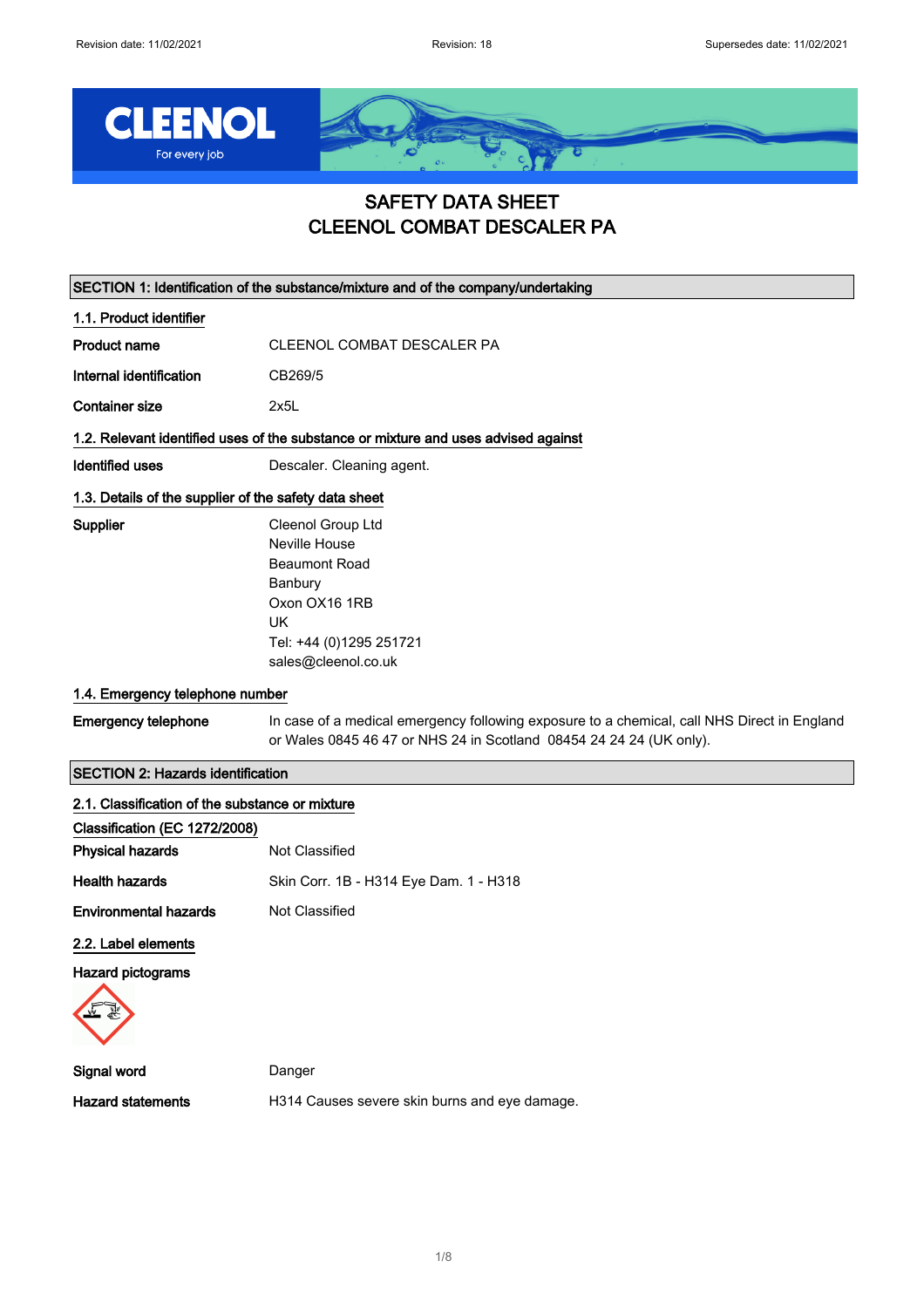| <b>Precautionary statements</b>           | P264 Wash contaminated skin thoroughly after handling.<br>P280 Wear protective gloves/ protective clothing/ eye protection/ face protection.<br>P301+P330+P331 IF SWALLOWED: Rinse mouth. Do NOT induce vomiting.<br>P303+P361+P353 IF ON SKIN (or hair): Take off immediately all contaminated clothing.<br>Rinse skin with water or shower.<br>P304+P340 IF INHALED: Remove person to fresh air and keep comfortable for breathing.<br>P305+P351+P338 IF IN EYES: Rinse cautiously with water for several minutes. Remove<br>contact lenses, if present and easy to do. Continue rinsing. |
|-------------------------------------------|---------------------------------------------------------------------------------------------------------------------------------------------------------------------------------------------------------------------------------------------------------------------------------------------------------------------------------------------------------------------------------------------------------------------------------------------------------------------------------------------------------------------------------------------------------------------------------------------|
| Contains                                  | PHOSPHORIC ACID  65%                                                                                                                                                                                                                                                                                                                                                                                                                                                                                                                                                                        |
| Supplementary precautionary<br>statements | P260 Do not breathe vapour/ spray.<br>P310 Immediately call a POISON CENTER/ doctor.<br>P321 Specific treatment (see medical advice on this label).<br>P363 Wash contaminated clothing before reuse.<br>P405 Store locked up.<br>P501 Dispose of contents/ container in accordance with national regulations.                                                                                                                                                                                                                                                                               |

#### 2.3. Other hazards

|  | <b>SECTION 3: Composition/information on ingredients</b> |  |
|--|----------------------------------------------------------|--|
|--|----------------------------------------------------------|--|

### 3.2. Mixtures

| <b>PHOSPHORIC ACID  65%</b>               | 30-60%               |
|-------------------------------------------|----------------------|
| CAS number: 7664-38-2                     | EC number: 231-633-2 |
| Classification                            |                      |
| Skin Corr. 1B - H314<br>Eye Dam. 1 - H318 |                      |

The full text for all hazard statements is displayed in Section 16.

| <b>SECTION 4: First aid measures</b>   |                                                                                                                                                                                                           |  |
|----------------------------------------|-----------------------------------------------------------------------------------------------------------------------------------------------------------------------------------------------------------|--|
| 4.1. Description of first aid measures |                                                                                                                                                                                                           |  |
| <b>Inhalation</b>                      | Unlikely route of exposure as the product does not contain volatile substances.                                                                                                                           |  |
| Ingestion                              | Do not induce vomiting. Rinse mouth thoroughly with water. Give plenty of water to drink. Give<br>milk instead of water if readily available. Get medical attention if symptoms are severe or<br>persist. |  |
| <b>Skin contact</b>                    | After contact with skin, take off immediately all contaminated clothing, and wash immediately<br>with plenty of water.                                                                                    |  |
| Eye contact                            | Remove any contact lenses and open eyelids wide apart. Rinse immediately with plenty of<br>water. Continue to rinse for at least 15 minutes. Get medical attention if any discomfort<br>continues.        |  |
|                                        | 4.2. Most important symptoms and effects, both acute and delayed                                                                                                                                          |  |
| Ingestion                              | May be harmful if swallowed.                                                                                                                                                                              |  |
| Skin contact                           | Harmful in contact with skin. Causes severe burns.                                                                                                                                                        |  |
| Eye contact                            | Corrosive. Causes serious eye damage.                                                                                                                                                                     |  |
|                                        | 4.3. Indication of any immediate medical attention and special treatment needed                                                                                                                           |  |
| Specific treatments                    | Treat symptomatically.                                                                                                                                                                                    |  |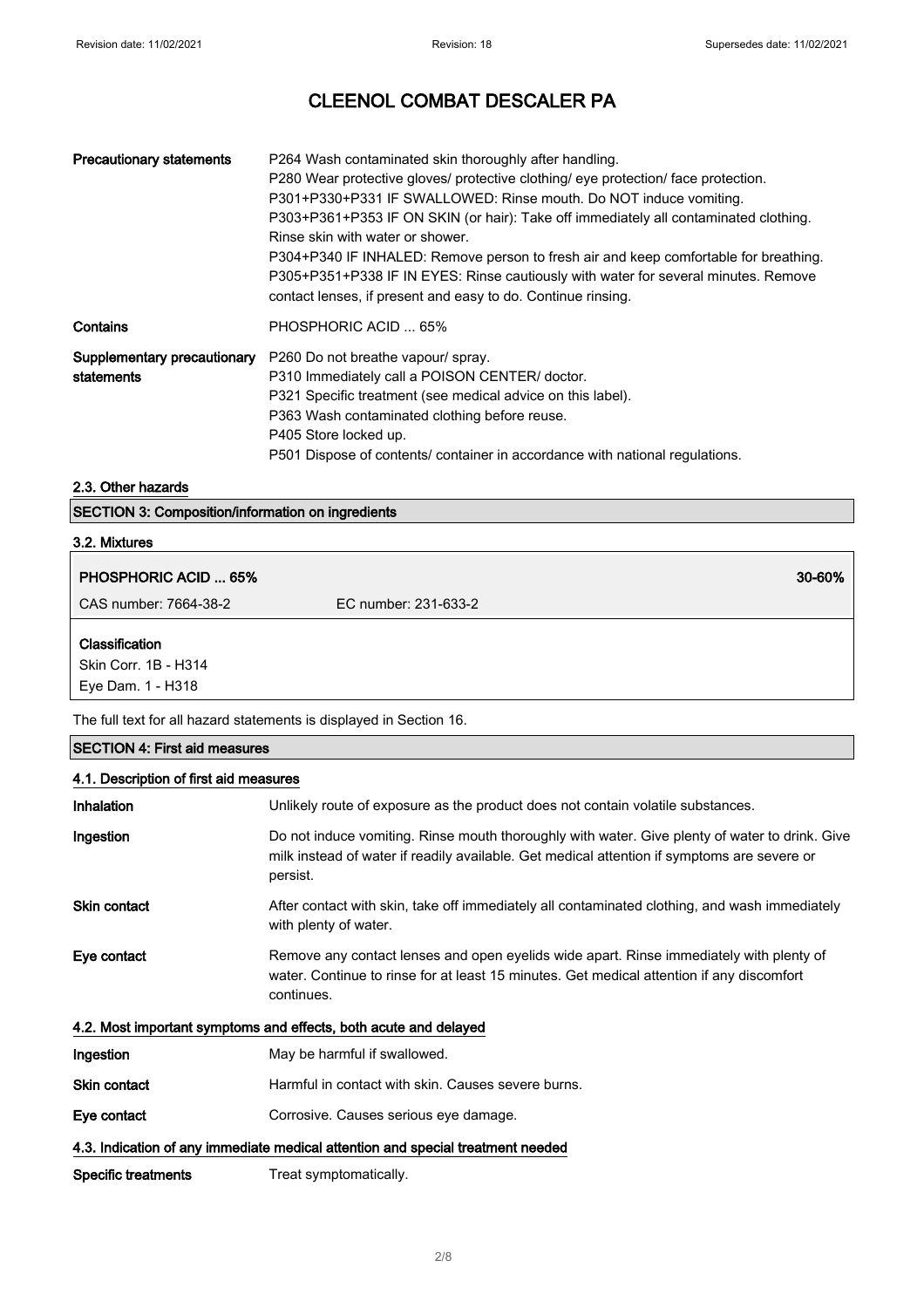### SECTION 5: Firefighting measures 5.1. Extinguishing media Suitable extinguishing media The product is not flammable. Use fire-extinguishing media suitable for the surrounding fire. Unsuitable extinguishing media None known. 5.2. Special hazards arising from the substance or mixture Specific hazards **I**rritating gases or vapours. 5.3. Advice for firefighters Protective actions during firefighting Avoid breathing fire gases or vapours. Fight fire with normal precautions from a reasonable distance. Special protective equipment for firefighters Use protective equipment appropriate for surrounding materials. Firefighter's clothing conforming to European standard EN469 (including helmets, protective boots and gloves) will provide a basic level of protection for chemical incidents. SECTION 6: Accidental release measures 6.1. Personal precautions, protective equipment and emergency procedures Personal precautions Do not touch or walk into spilled material. Wash thoroughly after dealing with a spillage. For personal protection, see Section 8. 6.2. Environmental precautions Environmental precautions The product may affect the acidity (pH) of water which may have hazardous effects on aquatic organisms. 6.3. Methods and material for containment and cleaning up Methods for cleaning up Absorb in vermiculite, dry sand or earth and place into containers. Absorb small quantities with paper towels and evaporate in a safe place. 6.4. Reference to other sections Reference to other sections For personal protection, see Section 8. For waste disposal, see Section 13. SECTION 7: Handling and storage 7.1. Precautions for safe handling Usage precautions For professional users only. Handle and open container with care. Avoid contact with skin, eyes and clothing. Avoid breathing spray. 7.2. Conditions for safe storage, including any incompatibilities Storage precautions Store in tightly-closed, original container. Store locked up. Storage class **Chemical storage.** Corrosive storage. 7.3. Specific end use(s) Specific end use(s) The identified uses for this product are detailed in Section 1.2. Refer to Product Use Guide (PUG) for further information.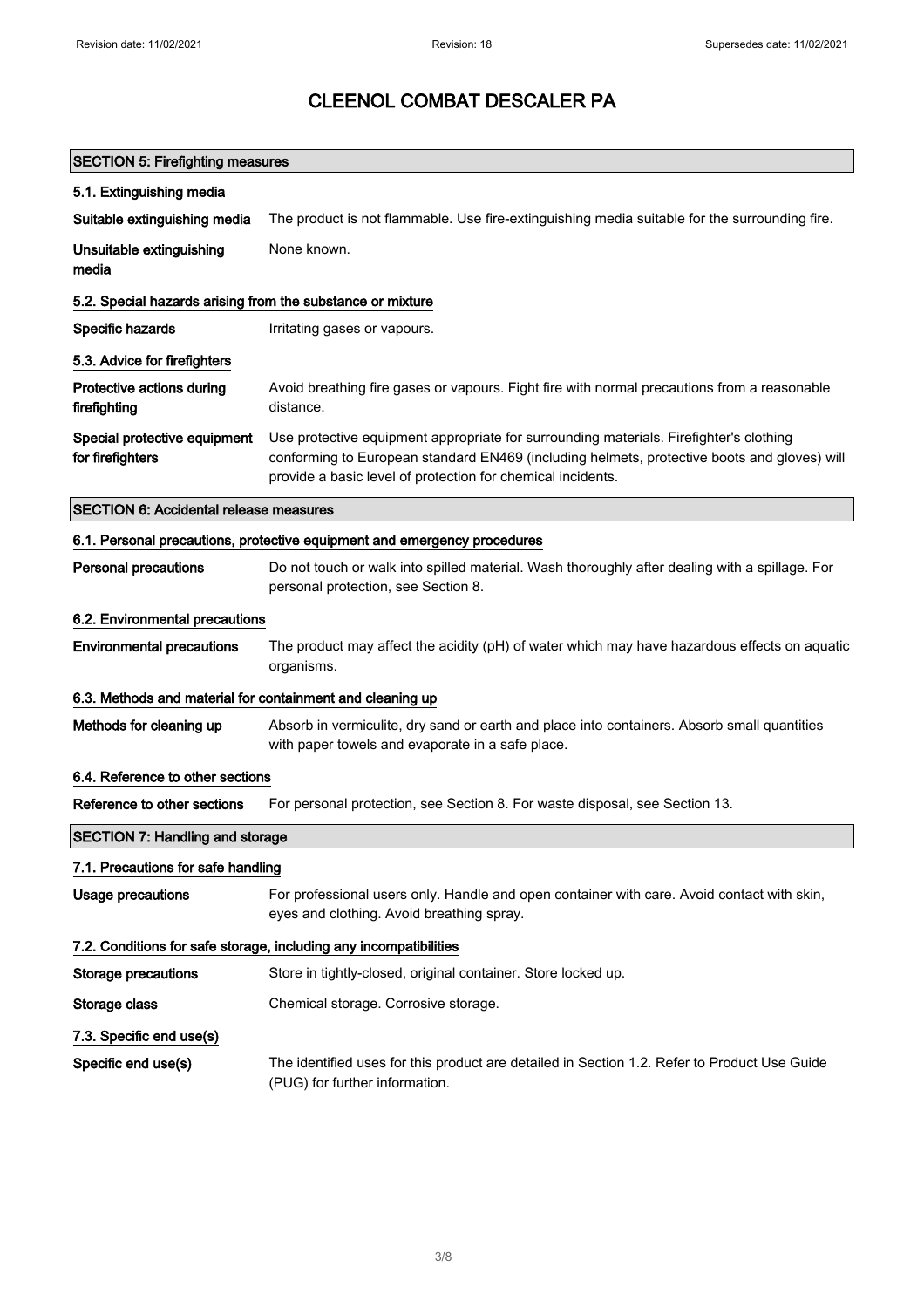#### SECTION 8: Exposure controls/Personal protection

#### 8.1. Control parameters

#### Occupational exposure limits

#### PHOSPHORIC ACID ... 65%

Long-term exposure limit (8-hour TWA): WEL 1 mg/m<sup>3</sup> Short-term exposure limit (15-minute): WEL 2 mg/m<sup>3</sup> WEL = Workplace Exposure Limit.

#### 8.2. Exposure controls

#### Protective equipment



| Eye/face protection               | Wear eye protection.                                                                                                                                                                                                                                                                                                                                    |
|-----------------------------------|---------------------------------------------------------------------------------------------------------------------------------------------------------------------------------------------------------------------------------------------------------------------------------------------------------------------------------------------------------|
| Hand protection                   | It is recommended that chemical-resistant, impervious gloves are worn. To protect hands from<br>chemicals, gloves should comply with European Standard EN374. Wear protective gloves<br>made of the following material: Nitrile rubber. Rubber (natural, latex). Wear protective<br>gauntlets made of the following material: Polyvinyl chloride (PVC). |
| Other skin and body<br>protection | Wear appropriate clothing to prevent skin contamination.                                                                                                                                                                                                                                                                                                |
| Hygiene measures                  | Wash contaminated skin thoroughly after handling.                                                                                                                                                                                                                                                                                                       |
| <b>Respiratory protection</b>     | No specific requirements are anticipated under normal conditions of use.                                                                                                                                                                                                                                                                                |

### SECTION 9: Physical and chemical properties

#### 9.1. Information on basic physical and chemical properties

| Appearance                       | Liquid.                                                     |
|----------------------------------|-------------------------------------------------------------|
| Colour                           | Colourless.                                                 |
| Odour                            | Odourless.                                                  |
| pH                               | pH (concentrated solution): 0.5 - 1.2                       |
| Initial boiling point and range  | $100^{\circ}$ C                                             |
| Flash point                      | Not applicable.                                             |
| Flammability (solid, gas)        | Not applicable.                                             |
| <b>Relative density</b>          | $\sim$ 1.17 @ 20°C                                          |
| Solubility(ies)                  | Soluble in water.                                           |
| Auto-ignition temperature        | Not applicable.                                             |
| <b>Decomposition Temperature</b> | Not determined.                                             |
| <b>Viscosity</b>                 | Non-viscous.                                                |
| <b>Explosive properties</b>      | Not applicable.                                             |
| <b>Oxidising properties</b>      | Does not meet the criteria for classification as oxidising. |
| 9.2. Other information           |                                                             |
| Refractive index                 | $17.5 - 20.0$                                               |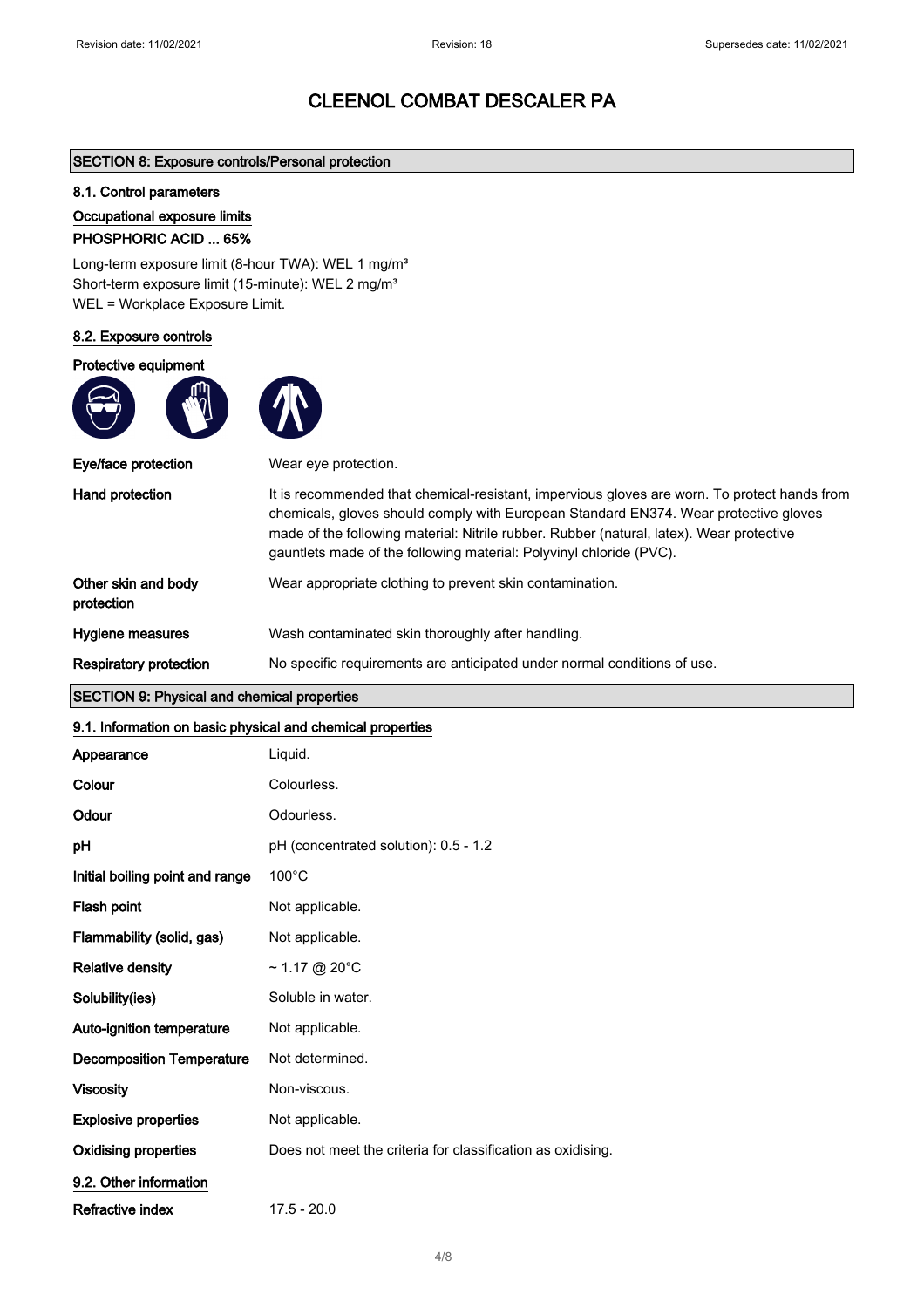Volatile organic compound Not applicable. SECTION 10: Stability and reactivity 10.1. Reactivity Reactivity **Reactivity** There are no known reactivity hazards associated with this product. 10.2. Chemical stability Stability Stable under the prescribed storage conditions. 10.3. Possibility of hazardous reactions Possibility of hazardous reactions No potentially hazardous reactions known. 10.4. Conditions to avoid Conditions to avoid **Avoid Contact with strong alkalis.** 10.5. Incompatible materials Materials to avoid **No specific requirements are anticipated under normal conditions of use.** 10.6. Hazardous decomposition products Hazardous decomposition products Does not decompose when used and stored as recommended. SECTION 11: Toxicological information 11.1. Information on toxicological effects Toxicological effects **Information given is based on data of the components and of similar products.** Skin corrosion/irritation Skin corrosion/irritation Causes severe burns. Serious eye damage/irritation Serious eye damage/irritation Causes serious eye damage. Medical considerations Pre-existing eye problems. SECTION 12: Ecological information Ecotoxicity The product may affect the acidity (pH) of water which may have hazardous effects on aquatic organisms. 12.1. Toxicity 12.2. Persistence and degradability Persistence and degradability Not readily biodegradable. 12.3. Bioaccumulative potential Bioaccumulative potential No potential for bioaccumulation. 12.4. Mobility in soil Mobility **Mobility** Soluble in water. 12.5. Results of PBT and vPvB assessment Results of PBT and vPvB assessment This product does not contain any substances classified as PBT or vPvB.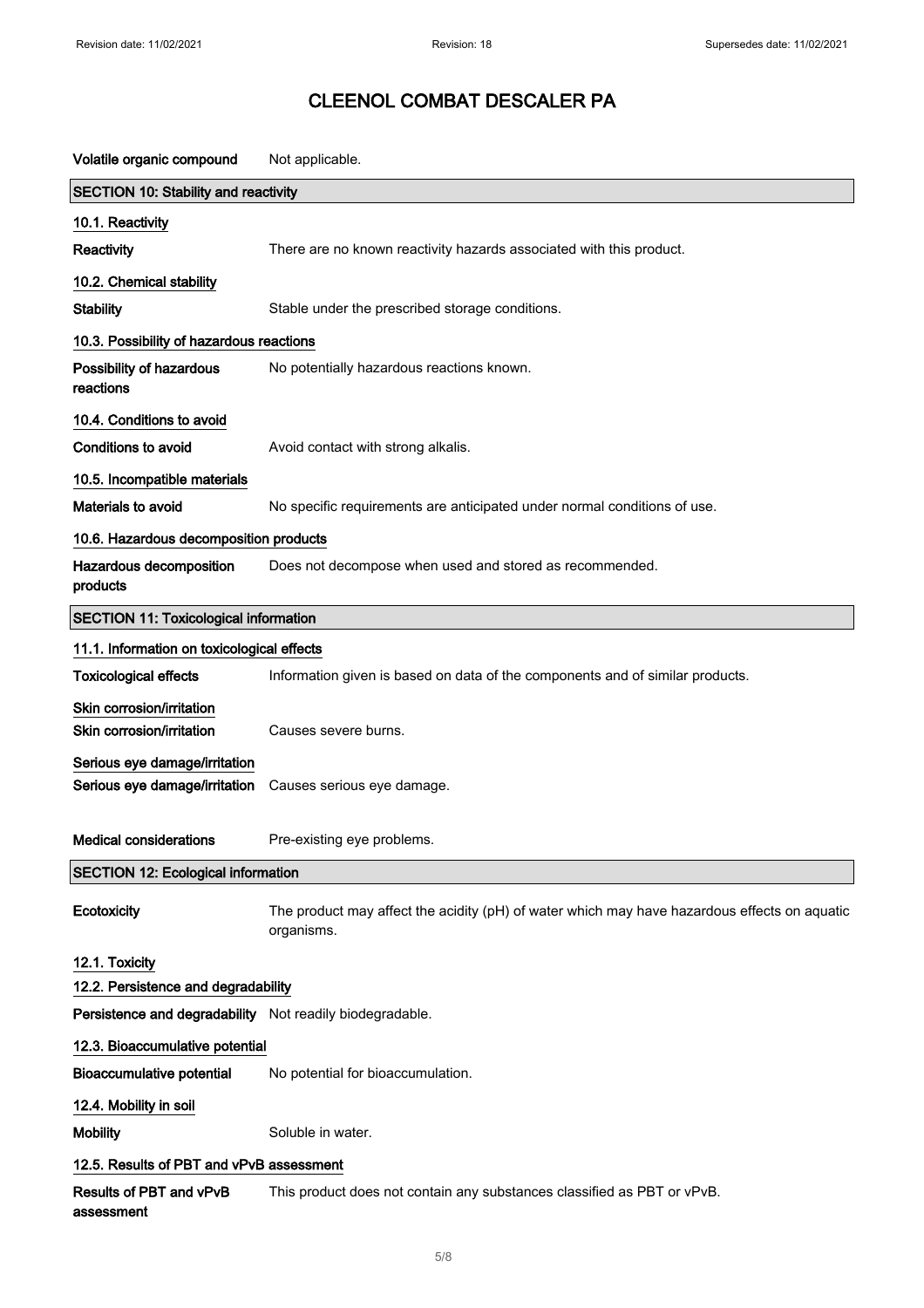| 12.6. Other adverse effects                |                                                                                                                                                                                                                                                                                                                     |
|--------------------------------------------|---------------------------------------------------------------------------------------------------------------------------------------------------------------------------------------------------------------------------------------------------------------------------------------------------------------------|
| Other adverse effects                      | None known.                                                                                                                                                                                                                                                                                                         |
| <b>SECTION 13: Disposal considerations</b> |                                                                                                                                                                                                                                                                                                                     |
| 13.1. Waste treatment methods              |                                                                                                                                                                                                                                                                                                                     |
| <b>General information</b>                 | Dispose of waste via a licensed waste disposal contractor.                                                                                                                                                                                                                                                          |
| <b>Disposal methods</b>                    | Dispose of surplus products and those that cannot be recycled via a licensed waste disposal<br>contractor. Discharge of small quantities to the sewer with plenty of water may be permitted.<br>Larger quantities should be treated in a suitable plant or disposed of via a licensed waste<br>disposal contractor. |
| <b>SECTION 14: Transport information</b>   |                                                                                                                                                                                                                                                                                                                     |
| 14.1. UN number                            |                                                                                                                                                                                                                                                                                                                     |
| UN No. (ADR/RID)                           | 1805                                                                                                                                                                                                                                                                                                                |
| UN No. (IMDG)                              | 1805                                                                                                                                                                                                                                                                                                                |
| UN No. (ICAO)                              | 1805                                                                                                                                                                                                                                                                                                                |
| UN No. (ADN)                               | 1805                                                                                                                                                                                                                                                                                                                |
| 14.2. UN proper shipping name              |                                                                                                                                                                                                                                                                                                                     |
| Proper shipping name<br>(ADR/RID)          | PHOSPHORIC ACID, SOLUTION                                                                                                                                                                                                                                                                                           |
|                                            | Proper shipping name (IMDG) PHOSPHORIC ACID, SOLUTION                                                                                                                                                                                                                                                               |
| Proper shipping name (ICAO)                | PHOSPHORIC ACID, SOLUTION                                                                                                                                                                                                                                                                                           |
| Proper shipping name (ADN)                 | PHOSPHORIC ACID, SOLUTION                                                                                                                                                                                                                                                                                           |
| 14.3. Transport hazard class(es)           |                                                                                                                                                                                                                                                                                                                     |
| <b>ADR/RID class</b>                       | 8                                                                                                                                                                                                                                                                                                                   |
| <b>ADR/RID classification code</b>         | C1                                                                                                                                                                                                                                                                                                                  |
| <b>ADR/RID label</b>                       | 8                                                                                                                                                                                                                                                                                                                   |
| <b>IMDG class</b>                          | 8                                                                                                                                                                                                                                                                                                                   |
| ICAO class/division                        | 8                                                                                                                                                                                                                                                                                                                   |
| <b>ADN</b> class                           | 8                                                                                                                                                                                                                                                                                                                   |
| <b>Transport labels</b>                    |                                                                                                                                                                                                                                                                                                                     |
| 14.4. Packing group                        |                                                                                                                                                                                                                                                                                                                     |
| ADR/RID packing group                      | Ш                                                                                                                                                                                                                                                                                                                   |

| <b>IMDG packing group</b> | Ш |
|---------------------------|---|
| ICAO packing group        | Ш |
| ADN packing group         | Ш |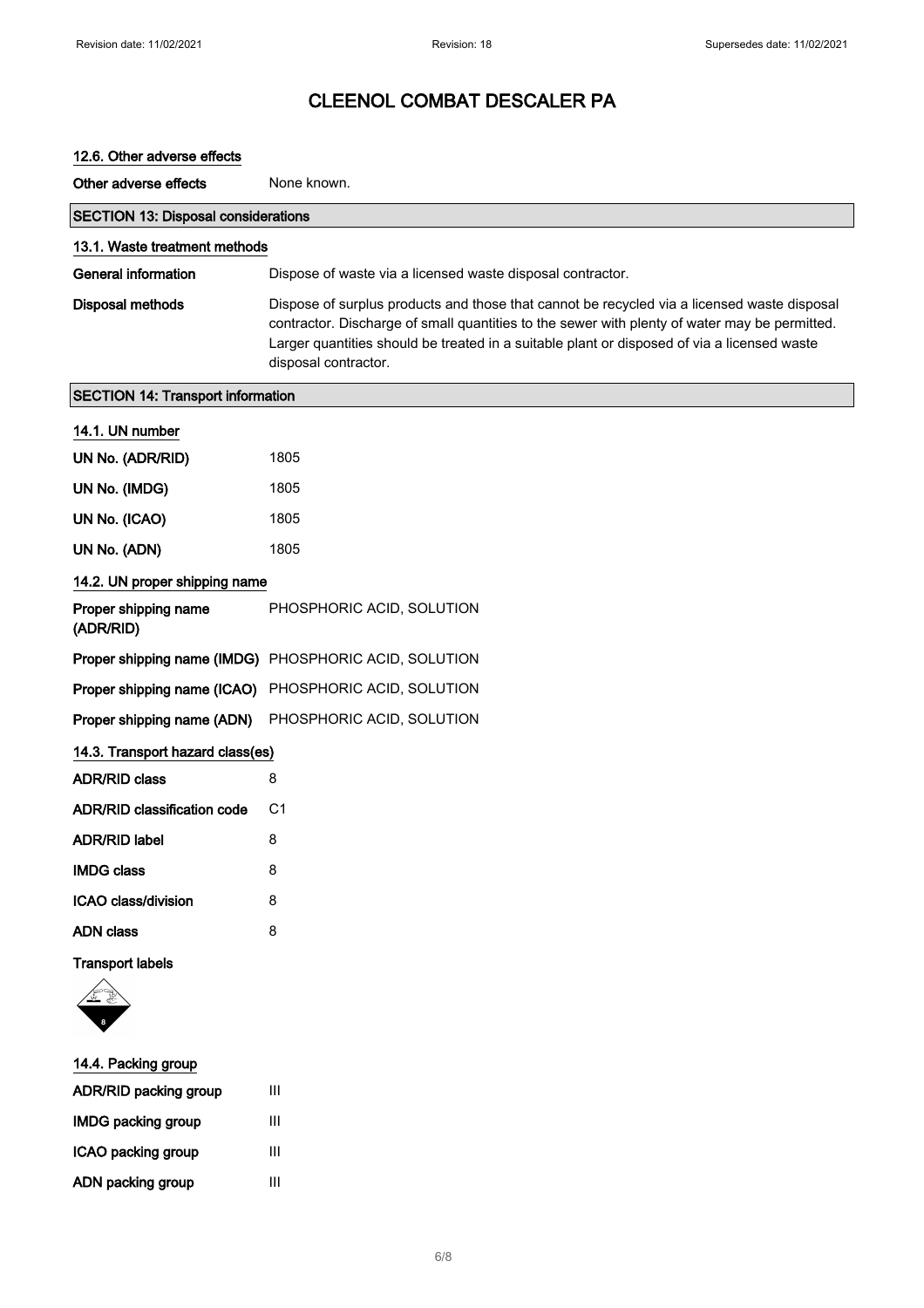#### 14.5. Environmental hazards

Environmentally hazardous substance/marine pollutant No.

| 14.6. Special precautions for user               |          |  |
|--------------------------------------------------|----------|--|
| <b>IMDG Code segregation</b><br>group            | 1. Acids |  |
| EmS                                              | F-A. S-B |  |
| ADR transport category                           | 3        |  |
| <b>Emergency Action Code</b>                     | 2R       |  |
| <b>Hazard Identification Number</b><br>(ADR/RID) | 80       |  |
| Tunnel restriction code                          | (E)      |  |

#### 14.7. Transport in bulk according to Annex II of MARPOL and the IBC Code

Transport in bulk according to Not applicable. Annex II of MARPOL 73/78 and the IBC Code

#### SECTION 15: Regulatory information

#### 15.1. Safety, health and environmental regulations/legislation specific for the substance or mixture

| <b>EU</b> legislation | Regulation (EC) No 1907/2006 of the European Parliament and of the Council of 18<br>December 2006 concerning the Registration, Evaluation, Authorisation and Restriction of<br>Chemicals (REACH) (as amended).<br>Regulation (EC) No 1272/2008 of the European Parliament and of the Council of 16<br>December 2008 on classification, labelling and packaging of substances and mixtures (as<br>amended).<br>Commission Directive 2000/39/EC of 8 June 2000 establishing a first list of indicative<br>occupational exposure limit values in implementation of Council Directive 98/24/EC on the<br>protection of the health and safety of workers from the risks related to chemical agents at<br>work (as amended). |
|-----------------------|------------------------------------------------------------------------------------------------------------------------------------------------------------------------------------------------------------------------------------------------------------------------------------------------------------------------------------------------------------------------------------------------------------------------------------------------------------------------------------------------------------------------------------------------------------------------------------------------------------------------------------------------------------------------------------------------------------------------|
| Guidance              | EH40/2005 Workplace exposure limits<br>Containing the list of workplace exposure limits for use with the Control of Substances<br>Hazardous to Health Regulations 2002 (as amended)<br><b>Health and Safety Executive</b>                                                                                                                                                                                                                                                                                                                                                                                                                                                                                              |

#### 15.2. Chemical safety assessment

A chemical safety assessment has been carried out.

# SECTION 16: Other information **Issued by Regulatory Chemist** Revision date 11/02/2021 Revision 18

| .               |            |
|-----------------|------------|
| Supersedes date | 11/02/2021 |
| SDS number      | 10090      |